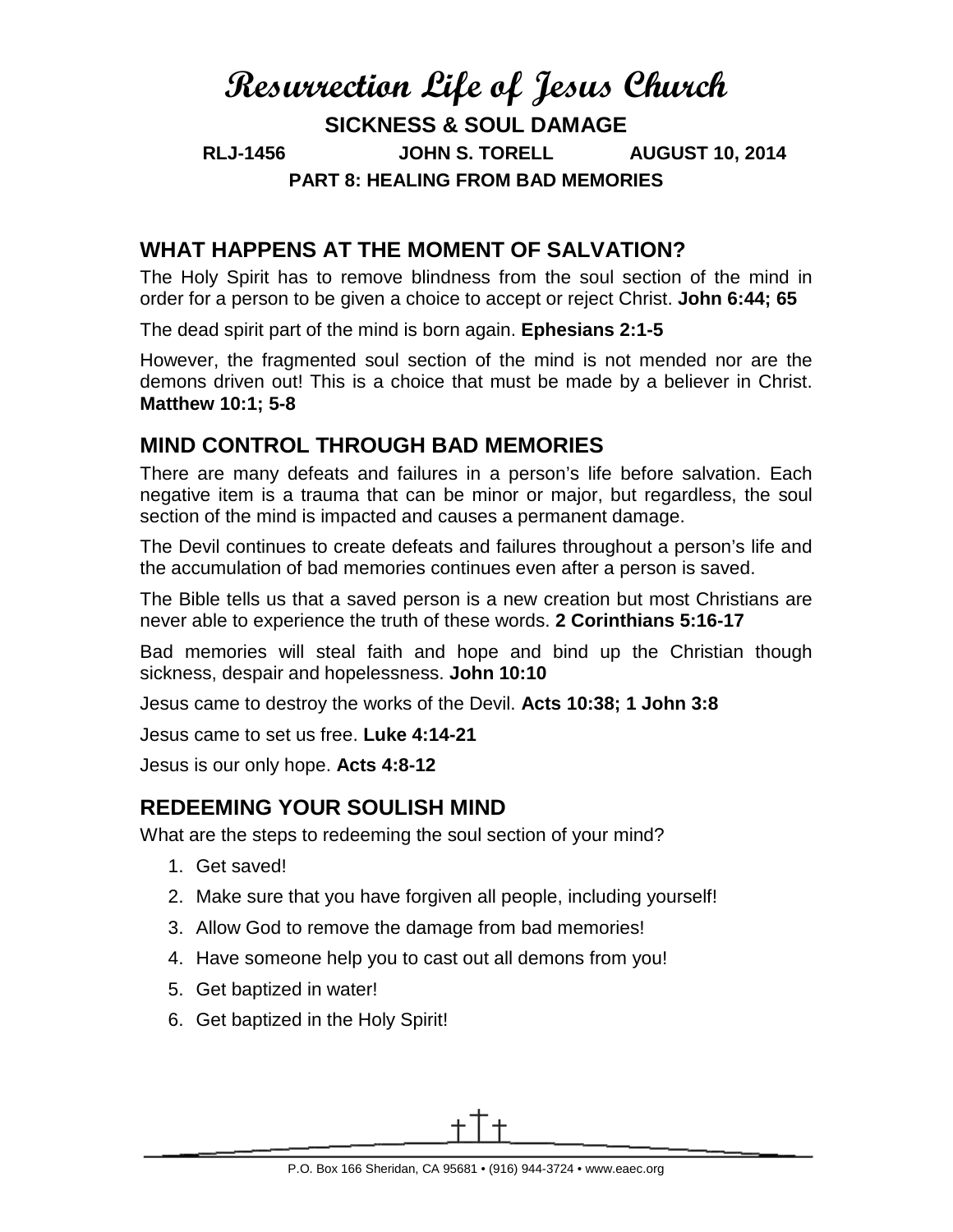# **DESTROYING BAD MEMORIES**

Go as far back as you can remember in your mind and write down every negative event that has happened to you. You are sorely mistaken if you believe a selfish child who did not allow you to play with his toys was not a big thing. That is simply not true. It did impact your mind and this negative memory is able to distort your ability to have faith and hope in God.

It might take you several days or more to undertake this project but be as diligent as you can. There will be many things that you cannot remember. Ask the Holy Spirit to bring the forgotten things to mind, and if nothing more comes up, then pray a blanket prayer of destruction over unknown negative memories.

Some of the negative events in your life were caused by others while others were caused by you. Take responsibility for actions and the resulting bad memory.

Forgive those who hurt, rejected or abused you and release them in the name of Jesus and ask God to help you not to hold any more grudges.

When you destroy a bad memory, think about it and relive that moment. Let all the pent up emotions come loose. Don't hold back tears, let them flow and allow yourself to grieve over what has happened. Forgive the people involved in that bad memory, and if it was your fault, be sure to forgive yourself.

If the fault is yours and the people you hurt are still alive, contact them and ask them to forgive you.

Destroying bad memories will take time. There are layers in your soul and as you begin to peel them off, you will remember more and more will resurface. This is not necessarily something that can be done in one day, there might be many settings before you have destroyed all the bad memories.

### **THE STORY OF JOSEPH**

Let's take a look at the story of Joseph and how it relates to this message:

- 1. Joseph did not have a good childhood. His mother died giving birth to Benjamin. **Genesis 35:16-19**
- 2. He had three step-mothers who did not like him, his half-brothers hated him and Joseph must have cried often. **Genesis 37:3-4**
- 3. God gave him two dreams to sustain him. **verses 5-11**
- 4. He was traumatized in the pit. **verses 23-24**
- 5. He must have been shocked when he was sold as a slave. **verses 25-28**
- 6. He was betrayed by a scorned woman. **Genesis 38:7-20**
- 7. He was forgotten by the chief butler. **Genesis 40:20-23**
- 8. God eventually vindicated Joseph after 13 horrible years and the prophetic dreams of his childhood were fulfilled. **Genesis 41:37-46**